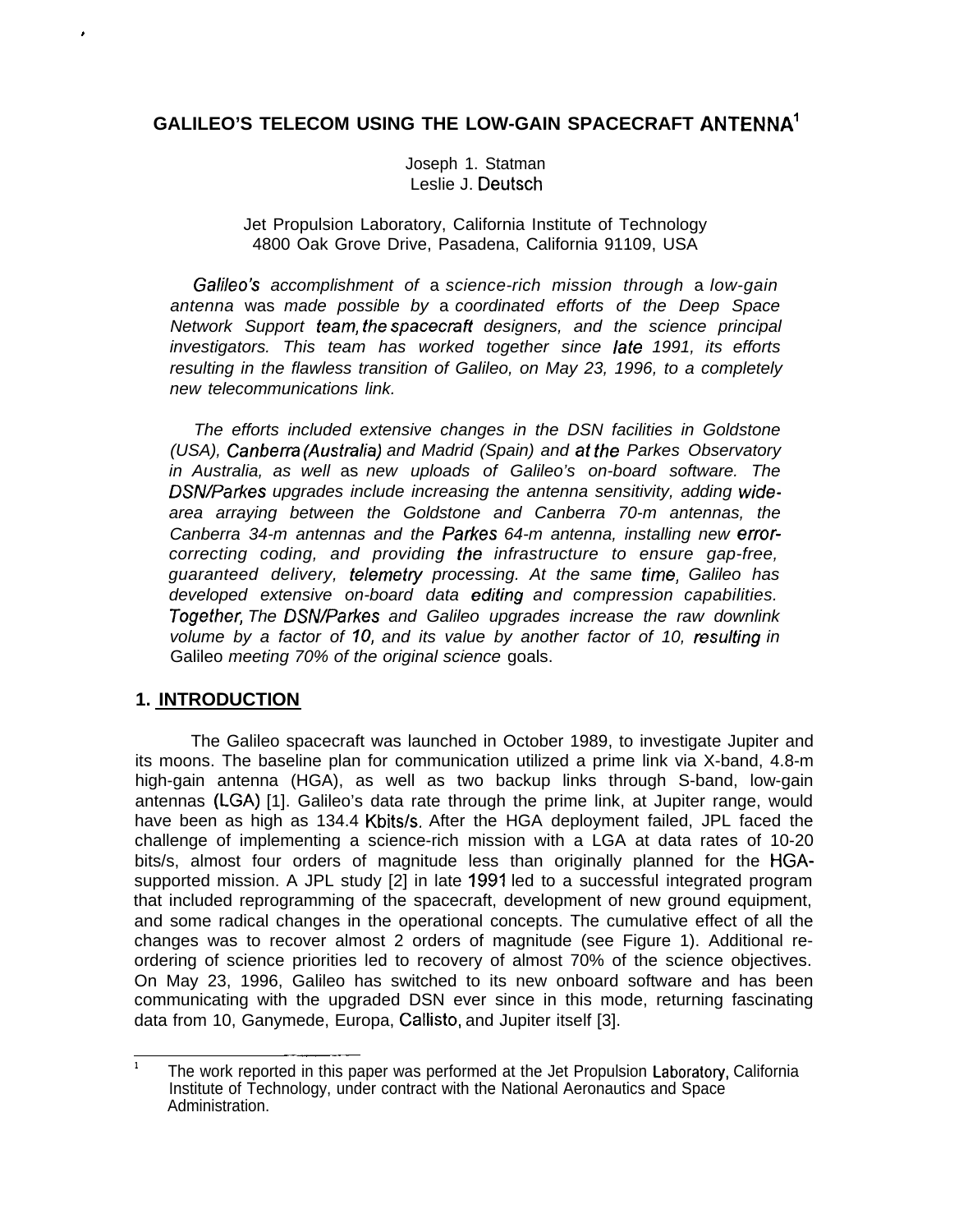

Figure 1- Galileo Data Volume - With and Without the Changes in the Link

# 2. **PROGRAM OUTLINE**

As shown in Figure 1, the most dramatic gains were accomplished through onboard compression [4,5] and editing. In this paper we'll focus on the changes made in the Iink and at the DSN to increase the data rate and prevent the additional losses associated with transmission of compressed data.



Figure 2- The DSN support configuration for Galileo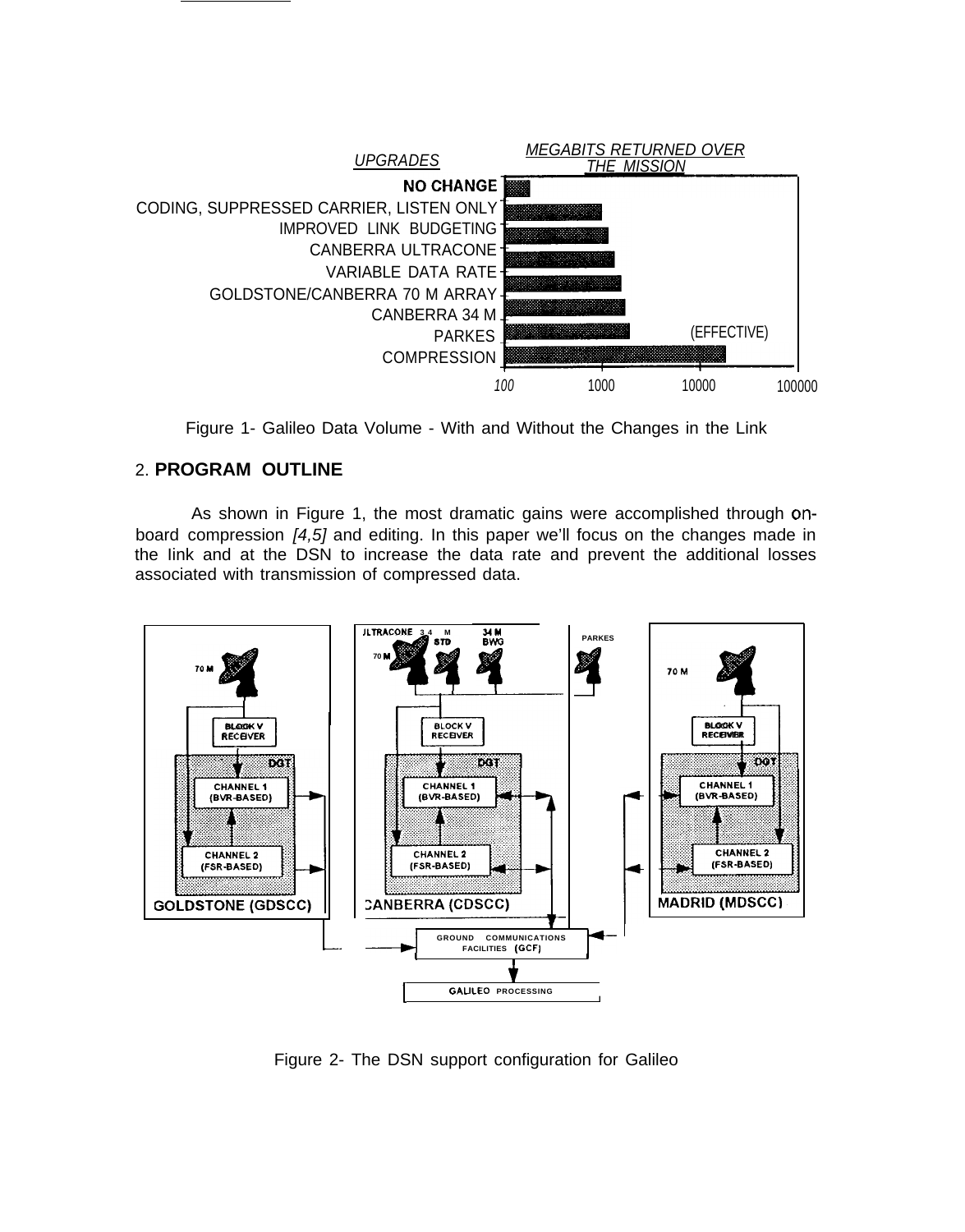Figure 2 is the DSN configuration for Galileo support. Note that Galileo is supported by antennas at the DSN'S three DSCCS (Deep Space Communications Complex): GDSCC in Goldstone, California, MDSCC near Madrid, Spain, and CDSCC near Canberra, Australia. The three DSCCS together provide Galileo with 24 hour continuous coverage. In addition, the 64-meter Parkes radio-telescope is available to augment the support configuration.

In each DSCC, a new subsystem, DSCC Galileo Telemetry (DGT) was installed. The DGT is a fully-redundant two-channel system, Both channels receive IF signal(s) and produce decoded frames. Channel 1 uses the DSN Block V Receiver (BVR) [6] as the demodulator while Channel 2 uses a Full-Spectrum Recorder (FSR) to capture the signal and a Buffered Telemetry Demodulator (BTD) to demodulate it. We'll discuss the elements of the DGT in more detail below.

From the start it was recognized that the DSN upgrades had to provide a seamless, uninterrupted stream of decoded frames to the project scientists and engineers. Any interruption in the flow of frames could be magnified into a major loss due to compression and re-acquisition effects. Thus, the first five features we introduced are:

- 3.1 Pre-detection recording / buffering. Conventional telemetry is recovered in realtime, with no buffering. The combination of the low rates and the criticality of seamless telemetry led to the introduction of a pre-detection recorder that retains a permanent record of the spectrum of the received signal. In the DGT this is implemented by an FSR which converts the signal to baseband and then samples it (in-phase and quadrature) onto computer disk and tape backup. From that point on, none of the processing (in Channel 2) is truly in real-time they are conducted from the digitized spectrum stored on disk. This predetection recording is crucial to restoring any breaks in the telemetry stream, either at the DSCC'S with the built-in post-pass processing (3.2) capability or later at JPL.
- 3.2 Post-pass processing. The DGT operates in two stages: Real-time Processing (RTP) and Post-pass Processing (PPP). During the pass, the DGT operates in the RTP mode: The tracking parameters are set at moderately-conservative values with a goal of recovering at least 90% of the telemetry. This "real-time" data is useful in determining the latest state of the spacecraft but may not be comprehensive enough to recover science data. After the pass is complete, the DGT switches to the PPP mode and attempts to recover the remaining 10% of telemetry.
- 3.3 Lossless data-rate change. Given that tracking continues for 24 hours a day, what happens as the spacecraft changes its data rate to accommodate the changing signal-to-noise ratio (SNR)? The DGT has provisions to allow Galileo to adjust the data rate during the pass without any loss-of-lock. In fact, the data rate can be adjusted as often as once per frame. Note that for Galileo the continuous adjustment of the data rate increases the data return by approximately 1.0 dB (26Yo).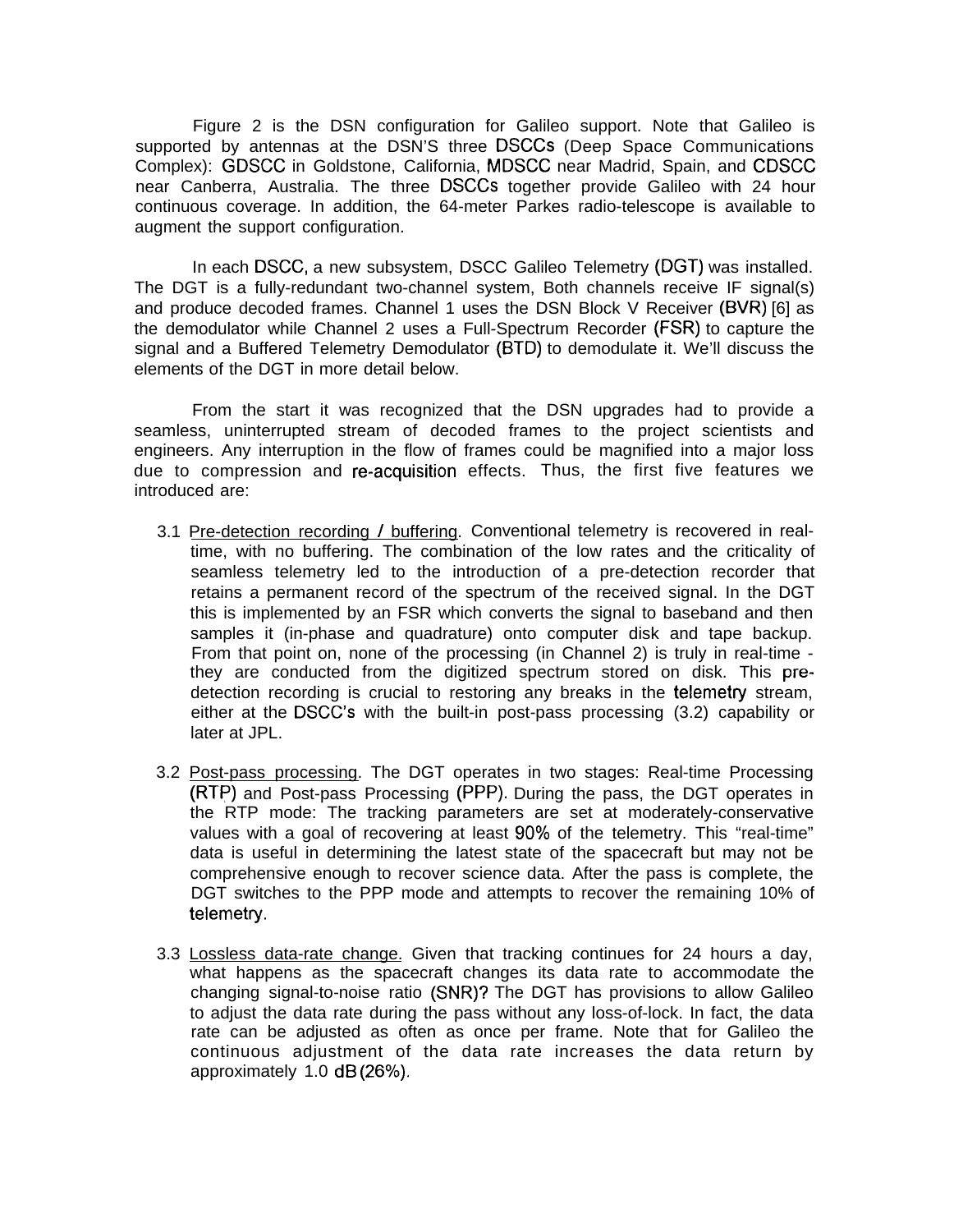- 3.4 "Guaranteed Delivery" data transfers. To assure that the seamless data flow is not affected by breaks in communications between the DSCC'S and JPL, the DSN has chosen to use commercial TCP/lP and FTP protocols, with all their associated acknowledgment and accountability features. To accomplish this, the DSN'S Ground Communications Facility (GCF) was outfitted with commercial routers.
- 3.5 Use of "fill" data. At times. At times, link analysis indicated that even with the DGT operating properly, a break in the data recovery is expected, e.g. due to high spacecraft dynamics. In these cases, Galileo inserts frames of uncompressed "fill" data with lower or no value, to assure that even if this secondary data is lost, the loss will not be magnified and hamper the recovery of the primary data.

Once the seamlessness of downlink data stream was assured, additional measures were taken to increase the physical data rate:

- 3.6 Arraving of multiple ground antennas. One of the known techniques to increase the receiving G/l (Antenna Gain divided by System Noise Temperature) is to array multiple antennas. At the inception of the Galileo support program, an extensive assessment of large antennas at the United States, Japan, Russia, Ukraine, India and Germany resulted in selection of a southern-hemisphere array configuration consisting of the two DSN 70-meters antennas at CDSCC and GDSCC and two 34-meters antennas at CDSCC. In 1994, the array was augmented by CSIRO'S 64-meter radio-telescope at Parkes, Australia. Two separate arraying techniques are being used: Channel 1 arrays the telemetry at the complex symbol level while Channel 2 performs full spectrum combining. Either approach is relatively Iossless - the effective G/T is virtually the sum of the G/T of the individual antennas.
- 3.7 Improvement of antenna G/T. Two of the antennas underwent significant modifications, both in Australia. At the CDSCC 70-meters antenna, a special Sband feed was added, that reduces SNT by 24%, corresponds to a 24% increase in the volume of data return relative to what the data return for this antenna alone would have been without the upgrade. At Parkes, the radiotelescope was upgraded to a frequency-agile prime-focus system, enabling sharing of the radio-telescope between the Radio-Astronomy user community and the Galileo support.
- 3.8 Suppression of carrier power. In traditional communications, part of the power is "wasted" by maintaining a residual carrier components The DGT was designed to operate in the suppressed-carrier mode, and Galileo has been in this mode since the transition to the new onboard software.
- 3.9 Improved Error-correcting coding. The error-correcting coding for the mission is a 4-redundancy  $(255, n)$  R/S code concatenated with a  $(14, 1/4)$  convolutional code. The total coding gain is 1.3 dB compared to the CCSDS standard coding - (7,1/2) convolutional code concatenated with a (255,223) R/S code.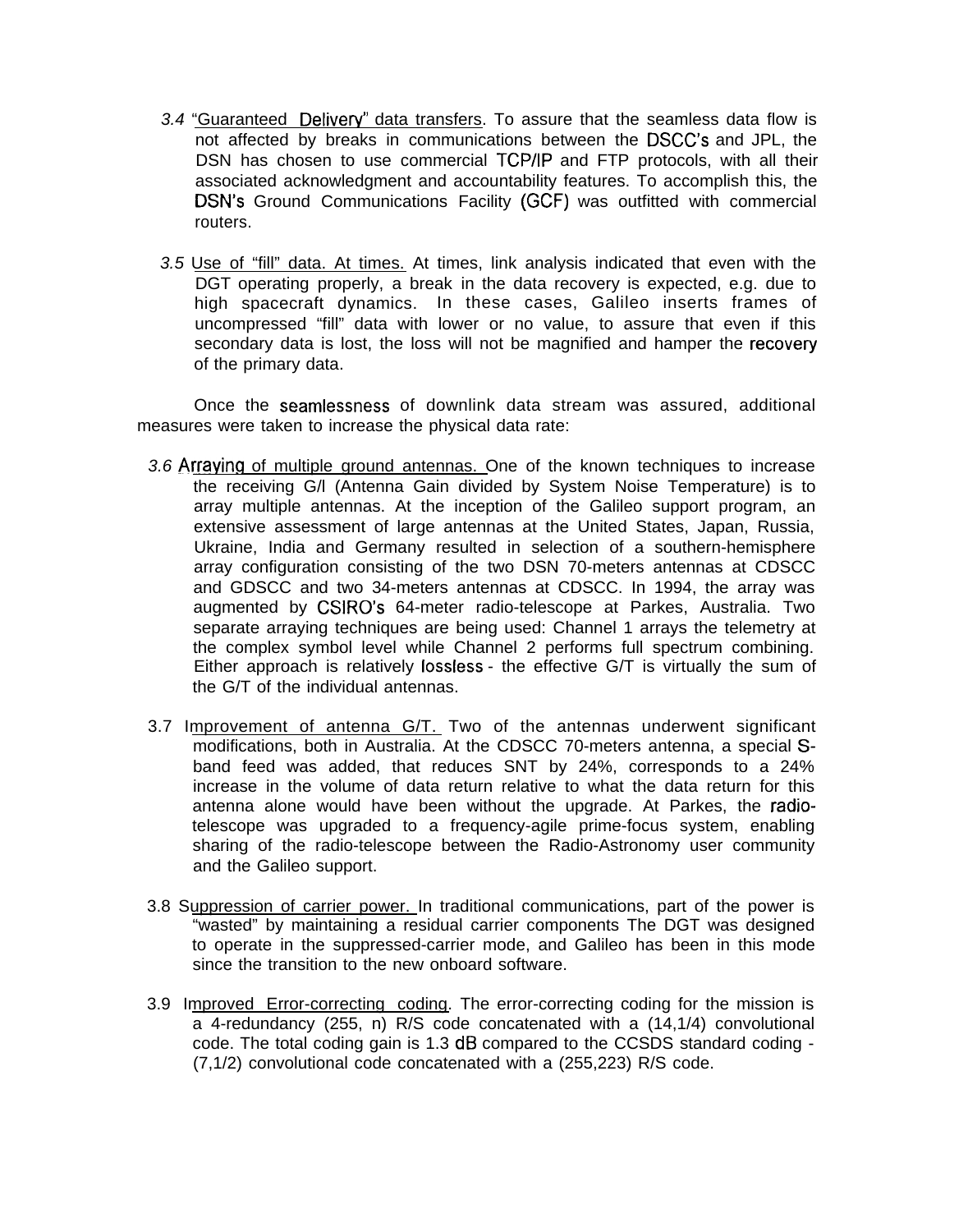Finally, let us discuss four more aspects of the system used to recover the Galileo data.

- 3.10 Configurability. The DGT is implemented in software, wherever possible. In Channel 2, the Full-Spectrum Combiner (FSC), the Demodulator (BTD) and the Decoder (FCD) are implemented on SUN computers. In Channel 1, the Symbol Combiner/Demodulator (SCD) and the Decoder (FCD) are similarly implemented in software. They are designed with much flexibility allowing easy adaptation to many missions with data rates that are less than 640 symbols/s. Reconfiguration is easily accomplished via loading of the appropriate set-up tables.
- 3.11 Automation. With all the added sophistication, is the DGT harder to operate than routine telemetry equipment? Recent experience has shown that the answer is a clear NO. From the onset, the DGT has been implemented with sufficient automation to be an effective "load- and-go" system. It requires minimal operator intervention.
- 3.12 Health indicators. One of the subtle effects of low-rate missions is the great reduction in telemetry health indicators. These are the parameters available to the operator, indicating that the loops are locked and tracking and data flow is proceeding well. The DGT incorporates additional health indicators, such as FFT displays derived from the signal sidebands, to assure constant feedback to the operators.
- 3.13 Operation with low link margin. At JPL, the link design practice is to compute or derive the standard deviations of the components of the link budget, convert them to dB loss, sum them and define the result as the standard deviation of the link,  $\sigma_L$ , expressed in dB. Then a link margin, typically  $2\sigma_L$ , is added to the link, reducing the downlink data rate. Factors such as limited signal stability are accommodated through wider tracking loops, further reducing the achievable data rate. With the availability of pre-detection recording and post-pass processing, Galileo could operate with a reduced link margin, relying on these tools for recovery of marginal data.

# 3. **CONCLUSIONS**

.

The program described here has resulted in the on-going successful recovery of significant science from Jupiter and its moons, and will be part of the recently-approved Galileo Europa Mission. In addition, the techniques and some of the operational equipment are directly applicable to support of other low-rate missions.

# **REFERENCES**

- [1] Russet, C.T. (editor), "The Galileo Mission," published by Kluwer Academic Publishers, The Netherlands, 1992
- [2] O'Neil, W., Ausman, N., Johnson, T., M. Landano and J. Marr, "Performing the Galileo Jupiter Mission with the Low Gain Antenna (LGA) and an Enroute Progress Report," 44th IAF Congress, Graz, Austria, October 1993.